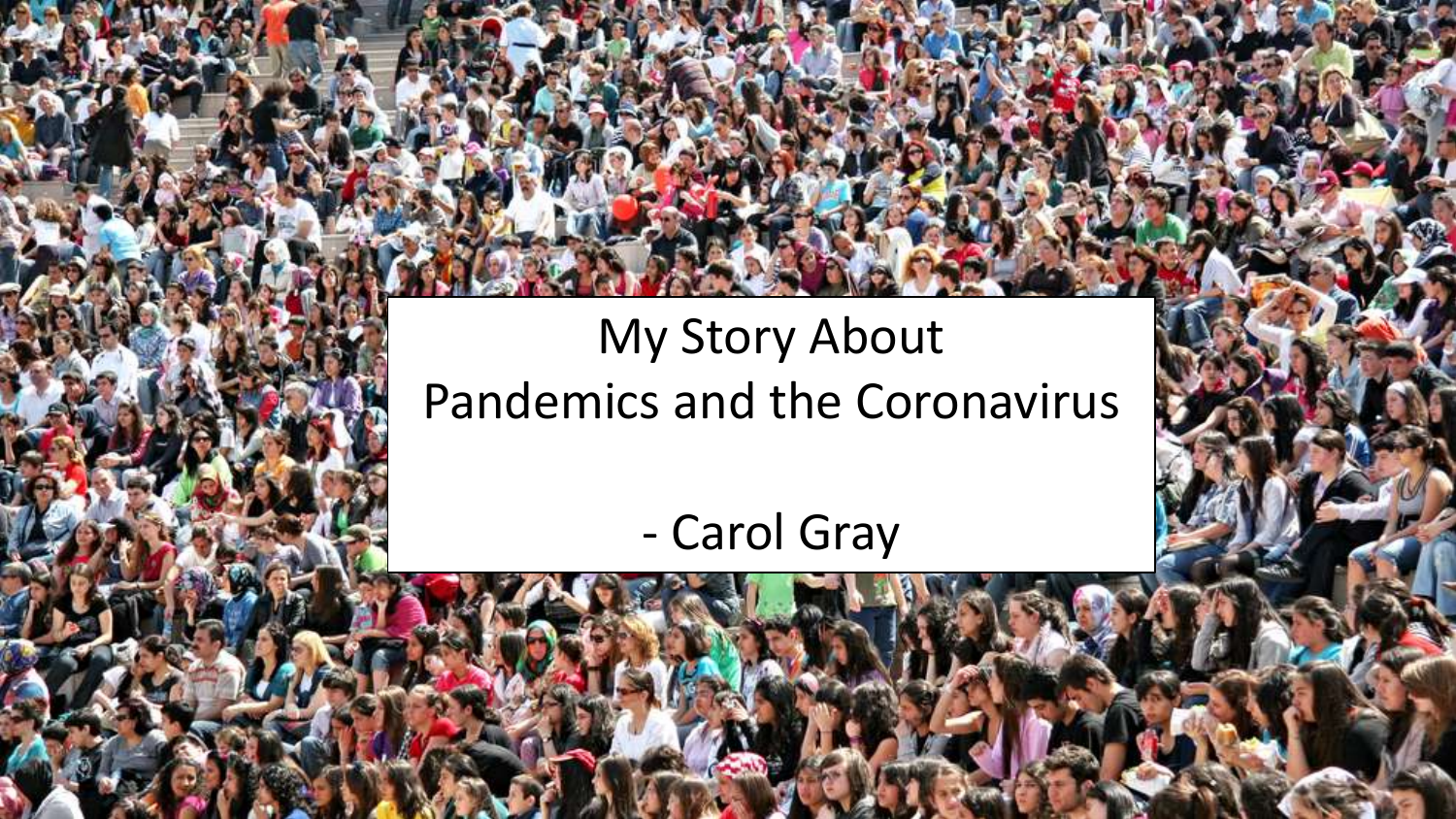

This story is about pandemics and the Coronavirus. A pandemic is when many people in a large area become sick. A pandemic is usually caused by a new virus.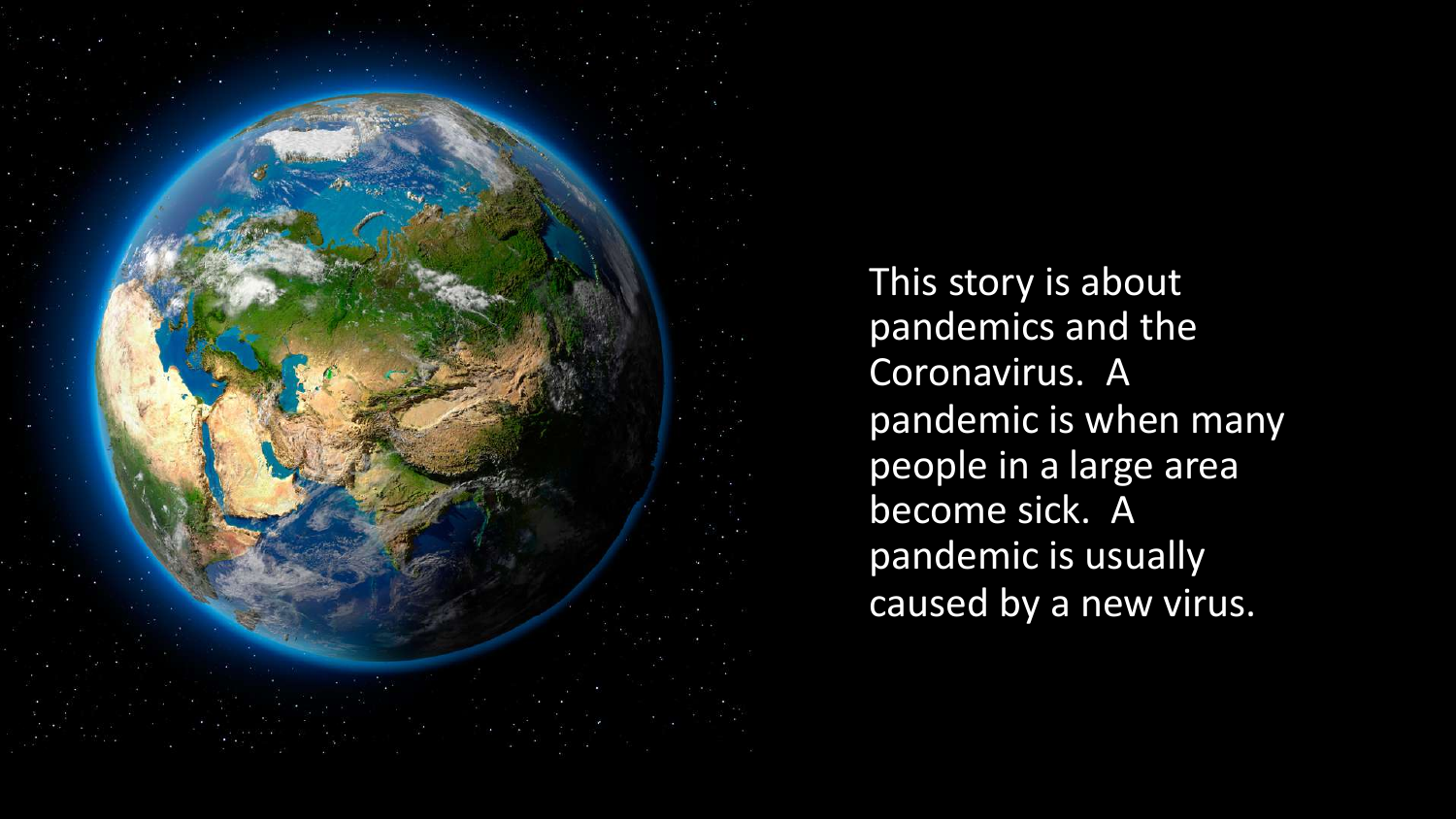

The Coronavirus is a virus that is spreading fast and causing a worldwide pandemic now.

Viruses are so small that it takes an electron microscope to see them. People can't see if a virus is near them.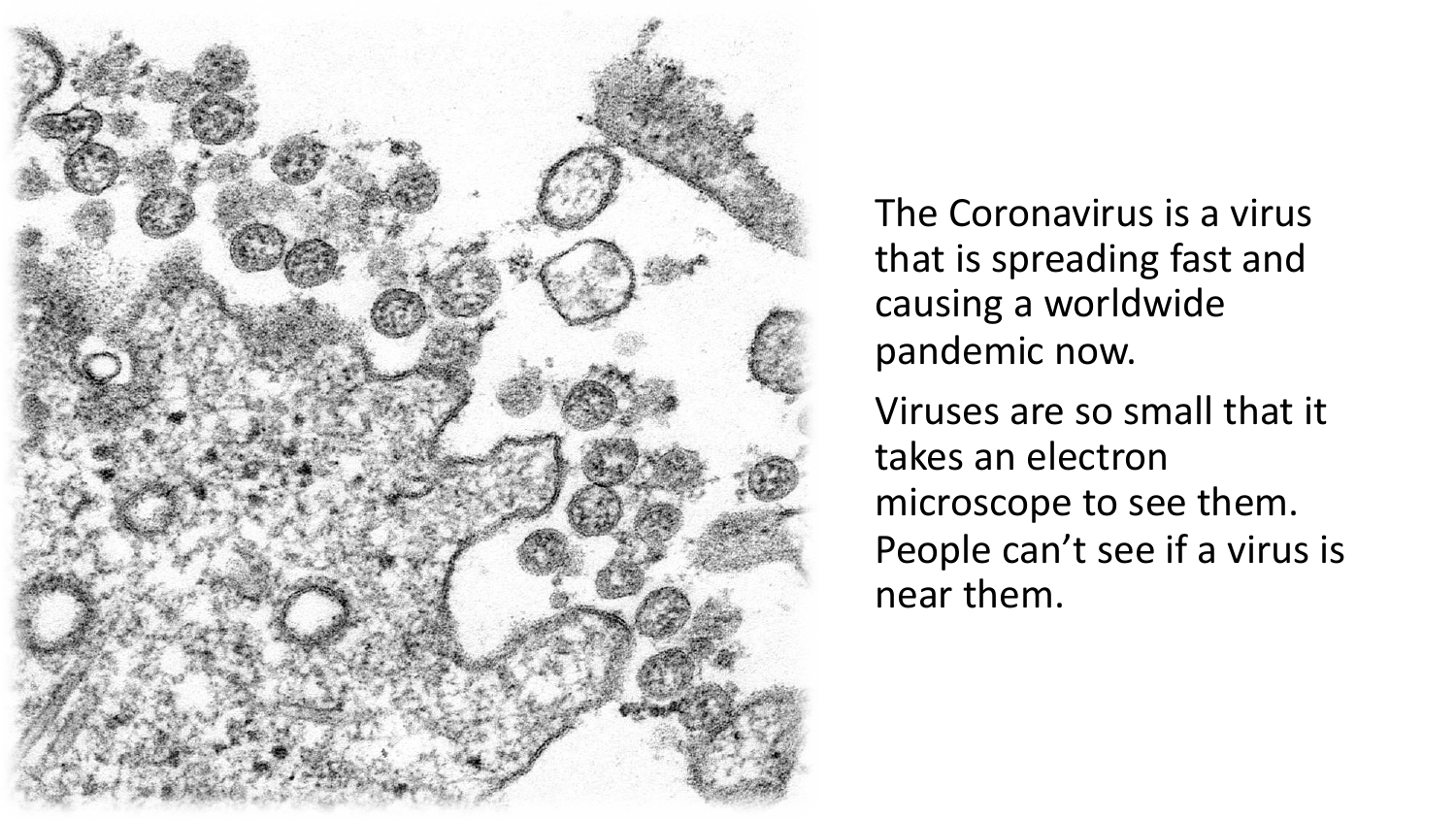

People are smart. Even though they can't see the Coronavirus, they know what to do. They use healthy habits and work together to make it harder for the Coronavirus to spread. This helps to keep people healthy during the pandemic.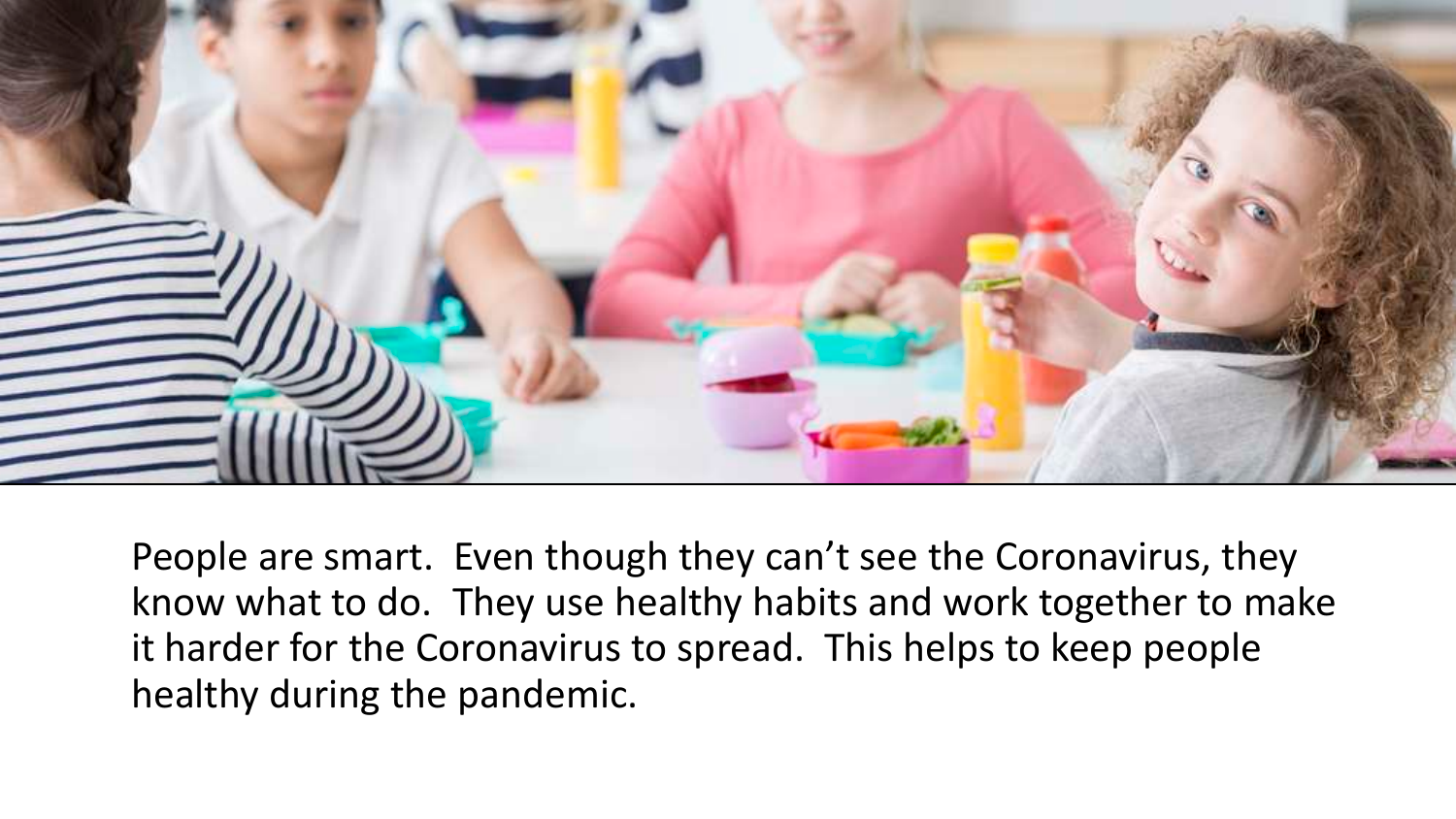People wash their hands really well and often during a pandemic. Adults make sure kids know how to wash their hands well. And, adults remind kids to wash their hands a lot.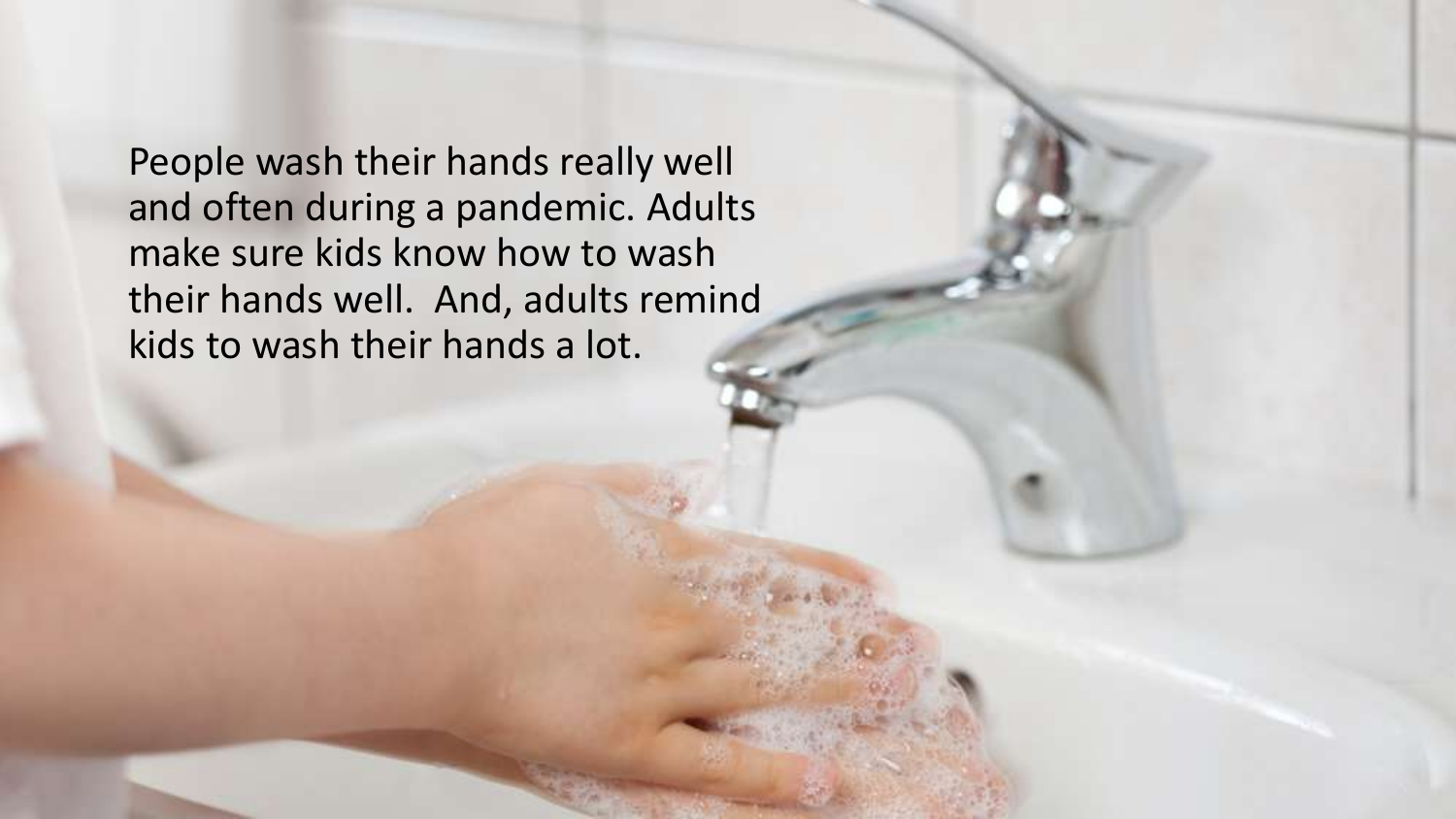

The Coronavirus has been traveling fast from one person to another. If many people are close together in the same place, that makes it easier for a virus to spread. More people become sick faster.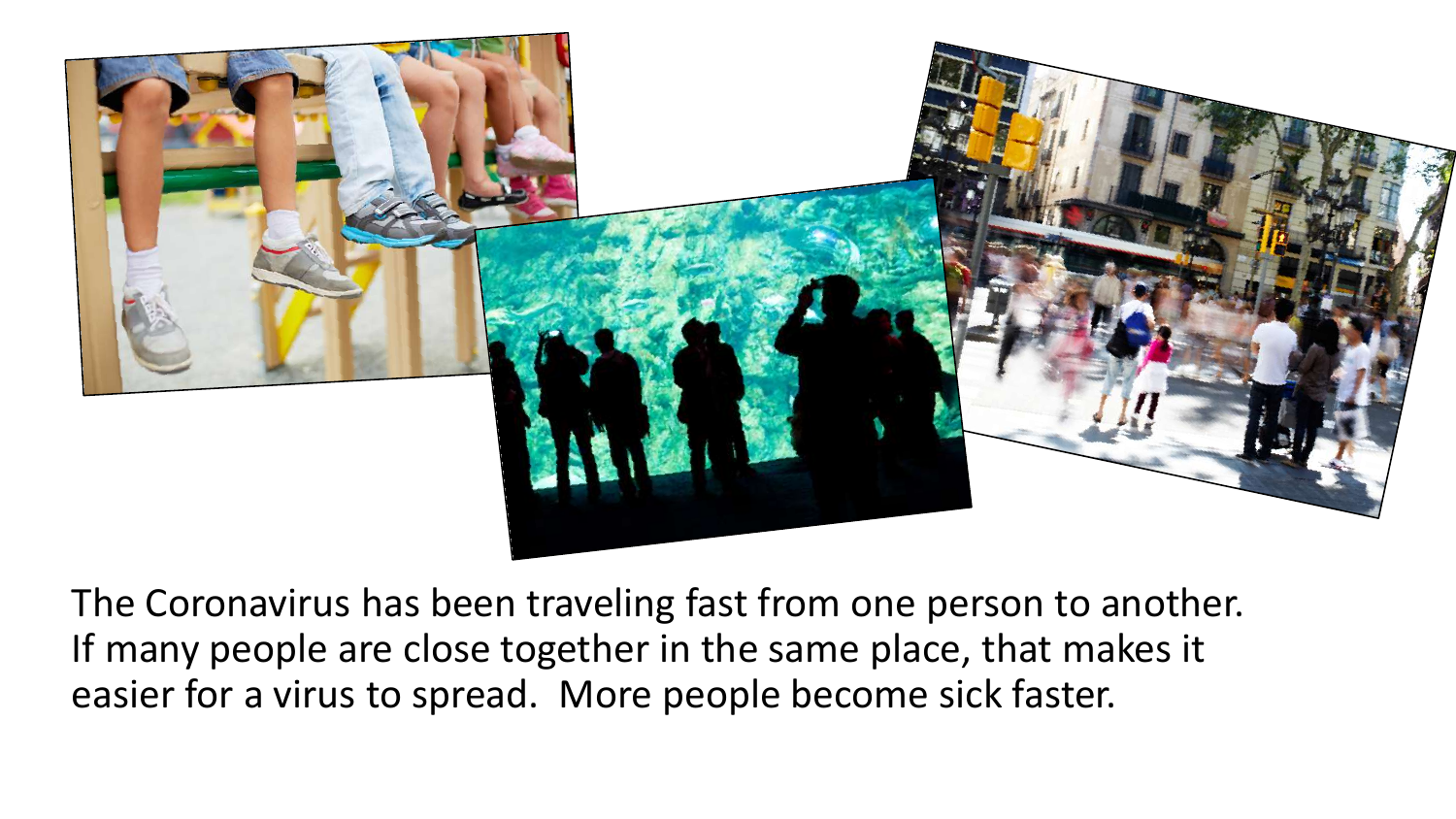

Sometimes schools close during a pandemic. That way, children are farther apart from one another and it's harder for a virus to spread.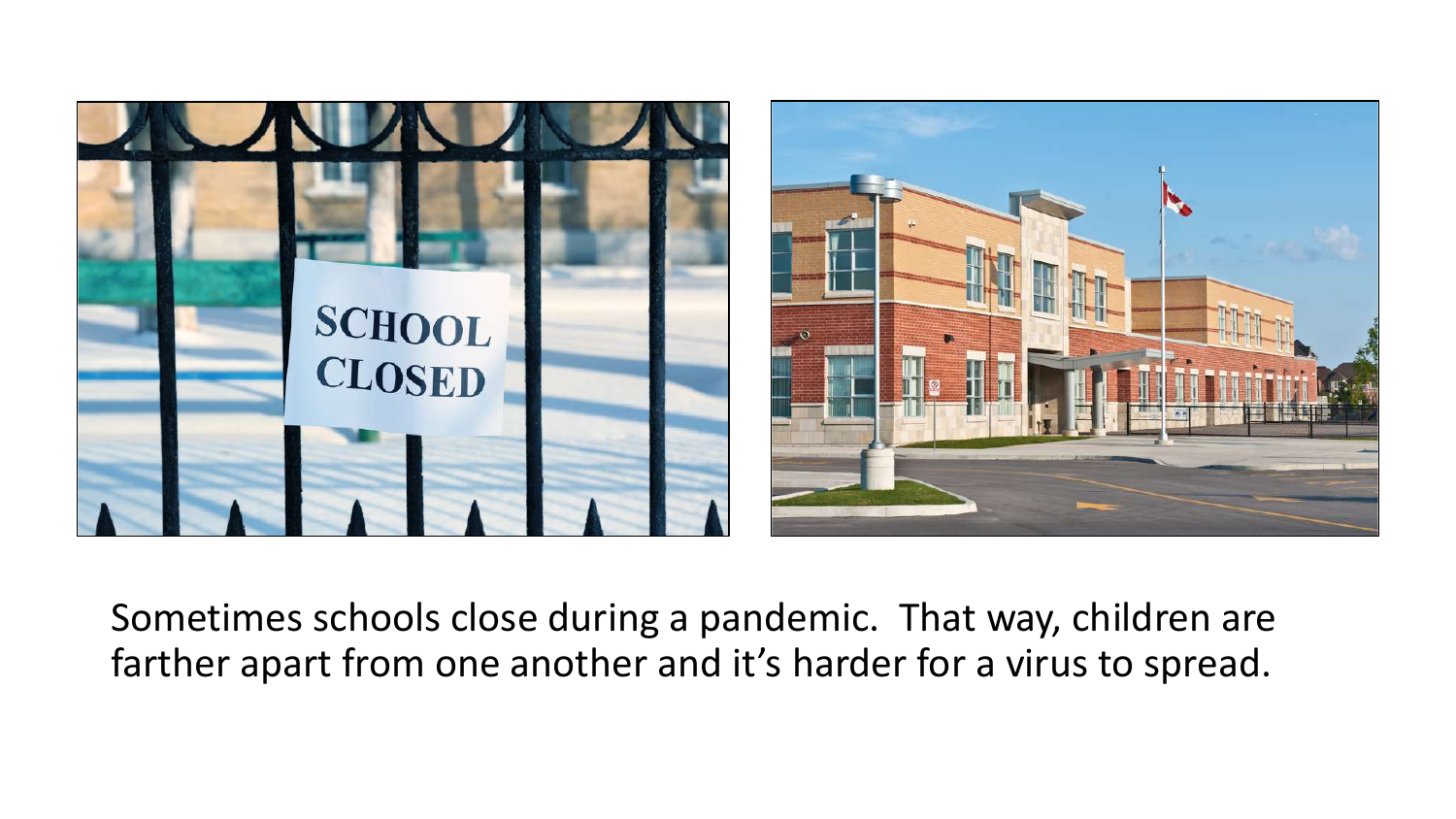

A pandemic can cause people to reschedule their vacation plans. This is because vacations are often in fun and crowded places. People try to avoid crowds in a pandemic. They may re-schedule their trip.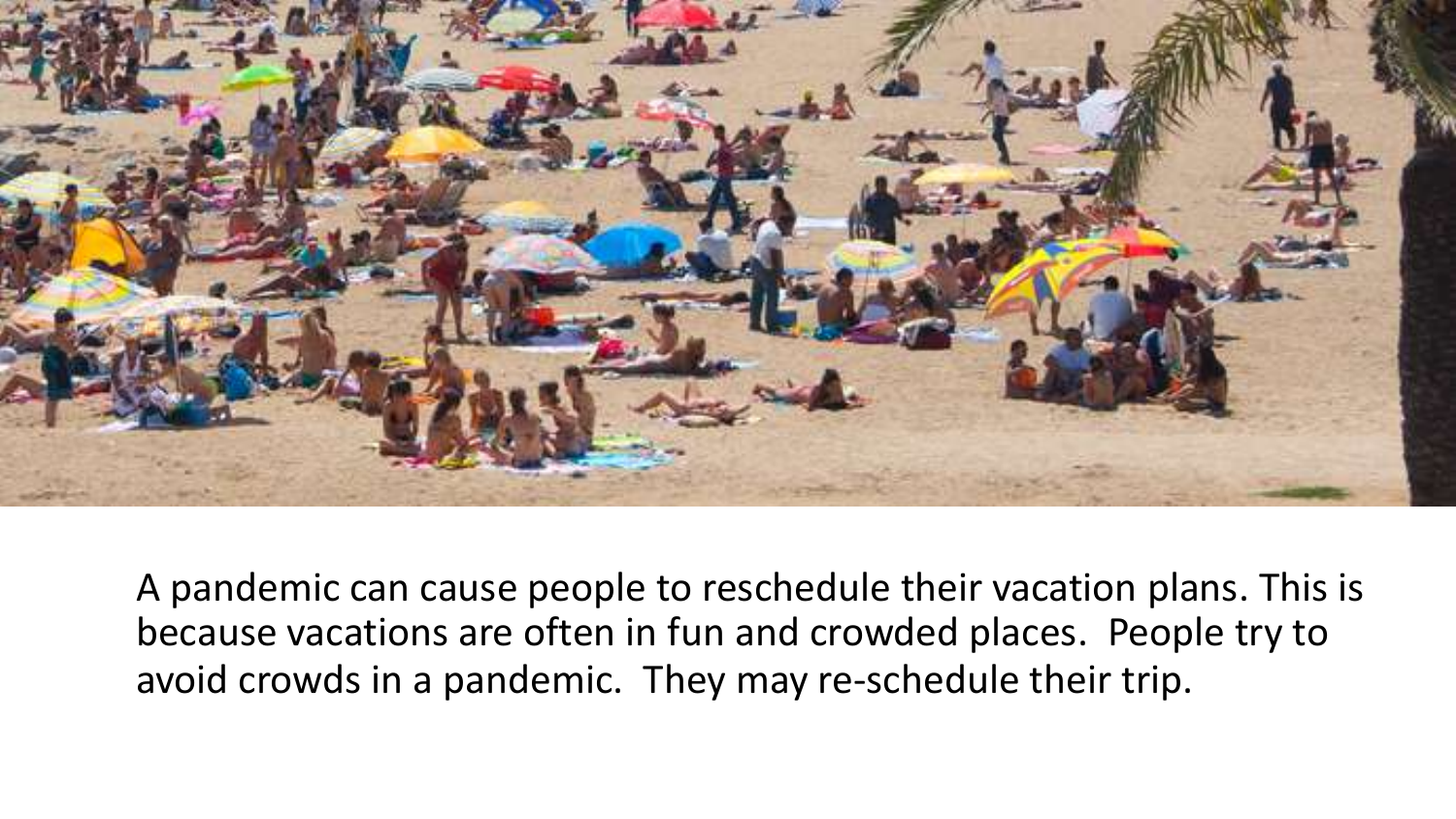

My parents are learning more about the Coronavirus every day. They watch the news and look for information. They are watching out for me, too. If I have questions, they can help.